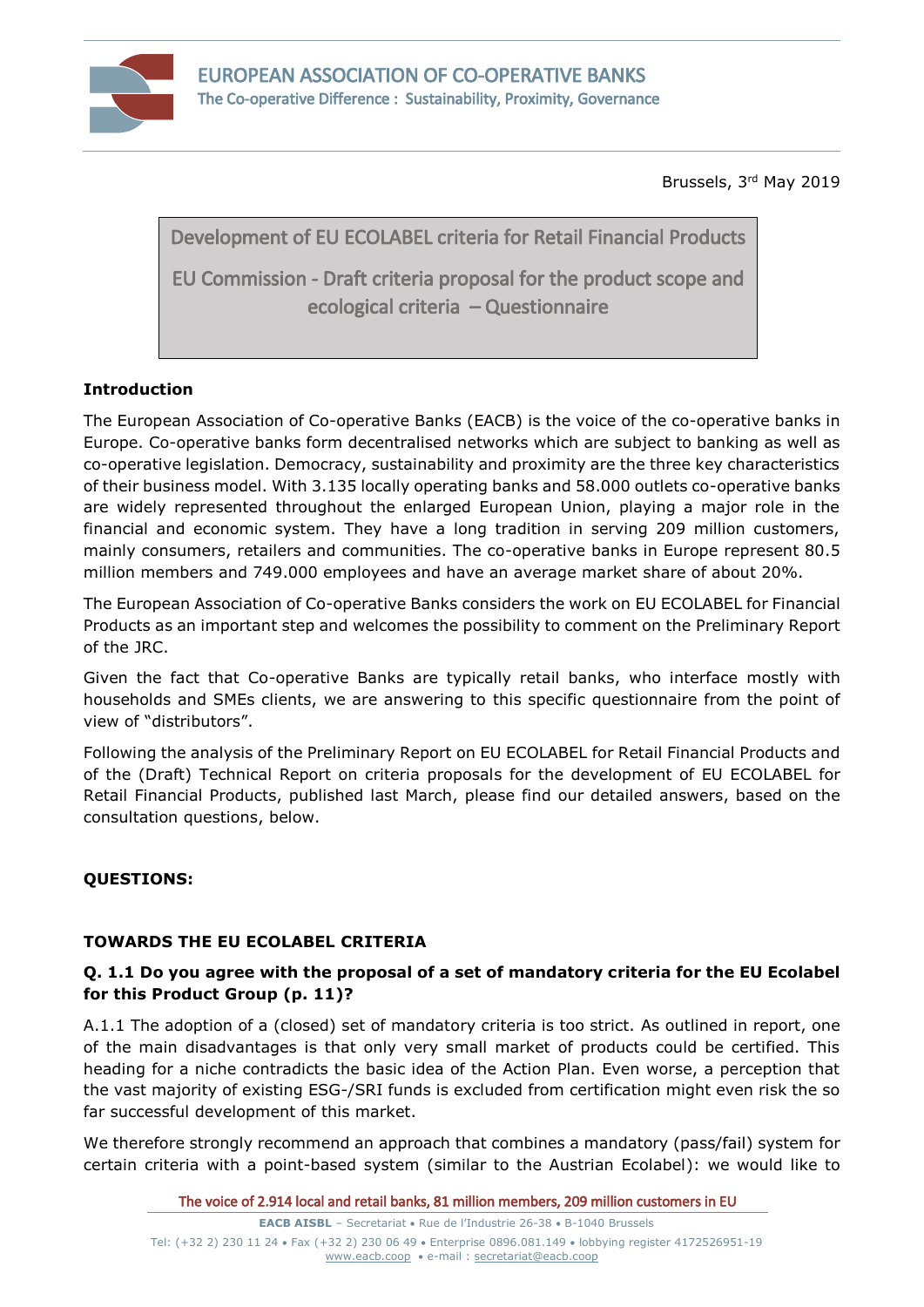



suggest, for instance, an Eco label whereby the different products are classified on an ecocontinuum ranging. The Eco label should be constructed in a way that is open to all (or at least most) already existing sustainability investment approaches. By this the Eco-label could serve as a starting point for a SRI label that we see as a must in a medium-term perspective.

#### **PRODUCT SCOPE AND DEFINITION**

#### **Q. 2.1 Do you agree with initial proposed scope for the EU Ecolabel (p. 17)?**

A 2.1 Yes.

#### **Q. 2.2 Do you think other financial products/services should be included that are not covered in the initial proposed scope (p. 17)?**

A. 2.2 Simply for reasons of size (and by this overall impact) we recommend to include institutional assets and pension products. Savings/deposits and structured products are rather optional.

### **Q. 2.3 To what extent could savings and deposits be included within the scope in the future given the need to be able to identify specific uses of the money held in them as being 'green' (p. 17)?**

A 2.3 It is possible to include savings and deposits, not directly but indirectly: a bank must "earmark" credits/mortgages that are compliant with the (forthcoming) taxonomy or Green Bond Standard and be able to balance these two (assets and liabilities).

## **Q. 2.4 While bonds are included as underlyings to investment funds, to what extent could retailed bond products themselves be included within the scope in the future, with verification of their greenness based on the Green Bond Standard (p. 17)?**

A 2.4 Bonds are not underlying to funds but part of the portfolio. We highly recommend to include retail bond funds. Other bond products can be included given the mentioned verification.

## **Q. 2.5 Are there any other financial products or retail investment opportunities that could be considered for a future scope (p. 17)?**

A 2.5 No.

#### **CRITERIA PROPOSALS**

#### **Relating to green economic activities**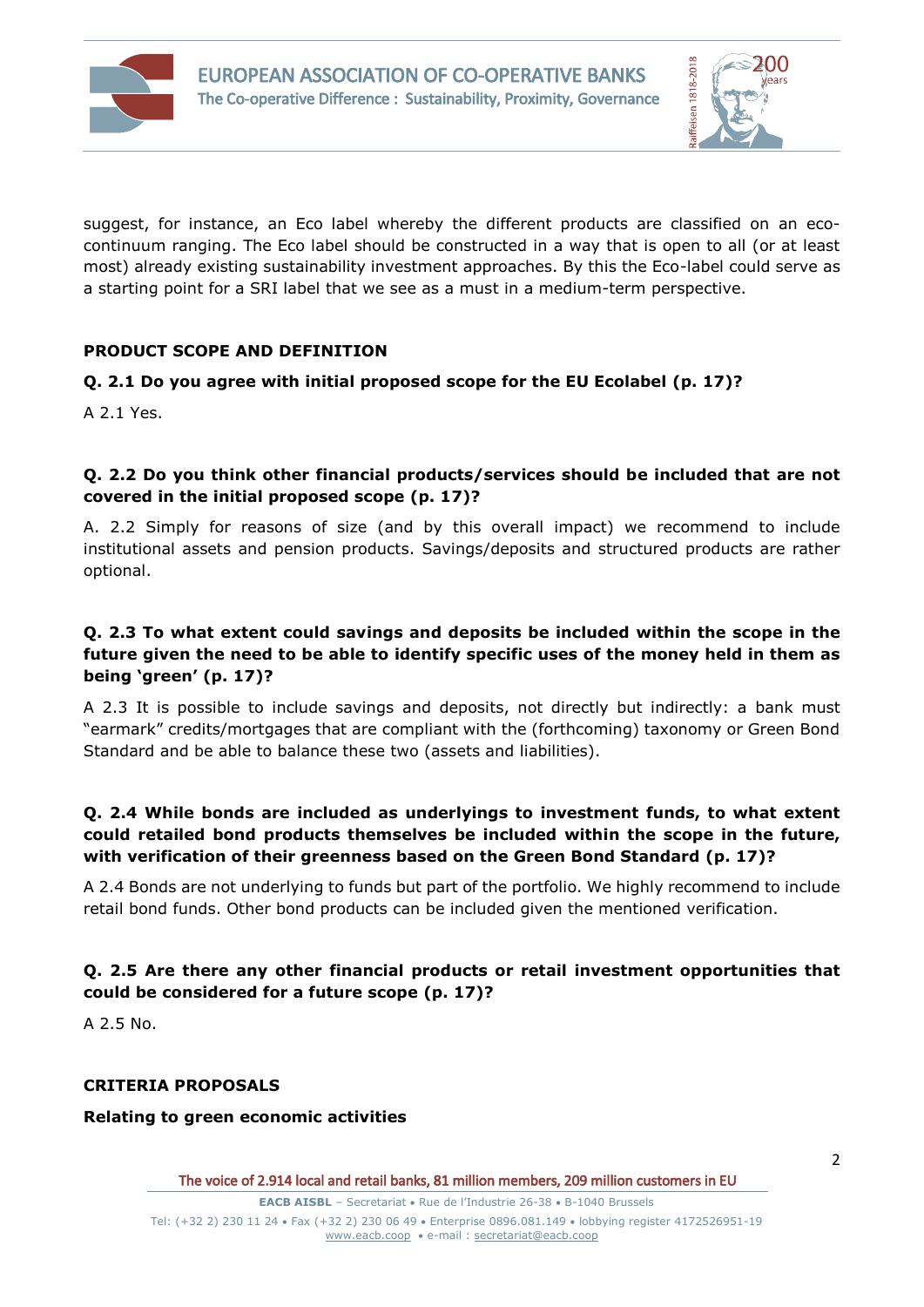



## **Q. 3.1 Is there a way to address economic activities not yet featured in the current version of the EU Taxonomy and its technical criteria (p. 27)?**

A 3.1 [Given the shifting framework on the EU Taxonomy, and the work that has to be done on the classification of activities, upon which the TEG is working, it results very complicated to answer to this question]

#### **Relating to green investment portfolio value**

### **Q. 3.2 How could the revenue for a parent group with number of daughter companies and their share be handled (p. 27)?**

A 3.2 If the scope of the label is the direct positive ecological impact of a company, the turnover of a parent company is irrelevant for the assessment of a daughter company in which an investor wants to invest in. In case the investor seeks an investment of a parent company the turnover of the daughter company (companies) is attributed identically to the applied (financial) accounting rules.

Beyond that, it is questionable whether "turnover" is the correct basis for calculations. This becomes obvious especially for e.g. retailing companies where a large part of environmental impact lies in the supply chain. The more appropriate calculation basis therefore is the economic value-added.

#### **Q. 3.3 How should assets held in other investment funds be treated within this criteria? Do they require any special form of verification (p. 27)?**

A 3.3 The most pragmatic approach would be to tolerate these funds as long as the overall thresholds are still met (keeping in mind that due to UCITS regulation these funds are limited to 10% of a fund's portfolio).

## **Q. 3.4 To what extent should real estate also be considered as a specific asset within the portfolio verification? If so, how could its performance be verified (p. 27)?**

A. 3.4 Single real estate investments are untypical for investment funds. Sustainable real-estate funds do invest either in listed real-estate companies (REITs) or directly into real-estate. In the second case, the application of a wide set of sustainability criteria (with EPCs and labels being just one) is common.

## **Q. 3.5 Should assets for which verification of greenness is not required be included within the total portfolio asset value (p. 27)?**

A 3.5 No.

**EACB AISBL** – Secretariat • Rue de l'Industrie 26-38 • B-1040 Brussels

Tel: (+32 2) 230 11 24 · Fax (+32 2) 230 06 49 · Enterprise 0896.081.149 · lobbying register 4172526951-19 [www.eacb.coop](http://www.eacb.coop/)  e-mail : [secretariat@eacb.coop](mailto:secretariat@eacb.coop)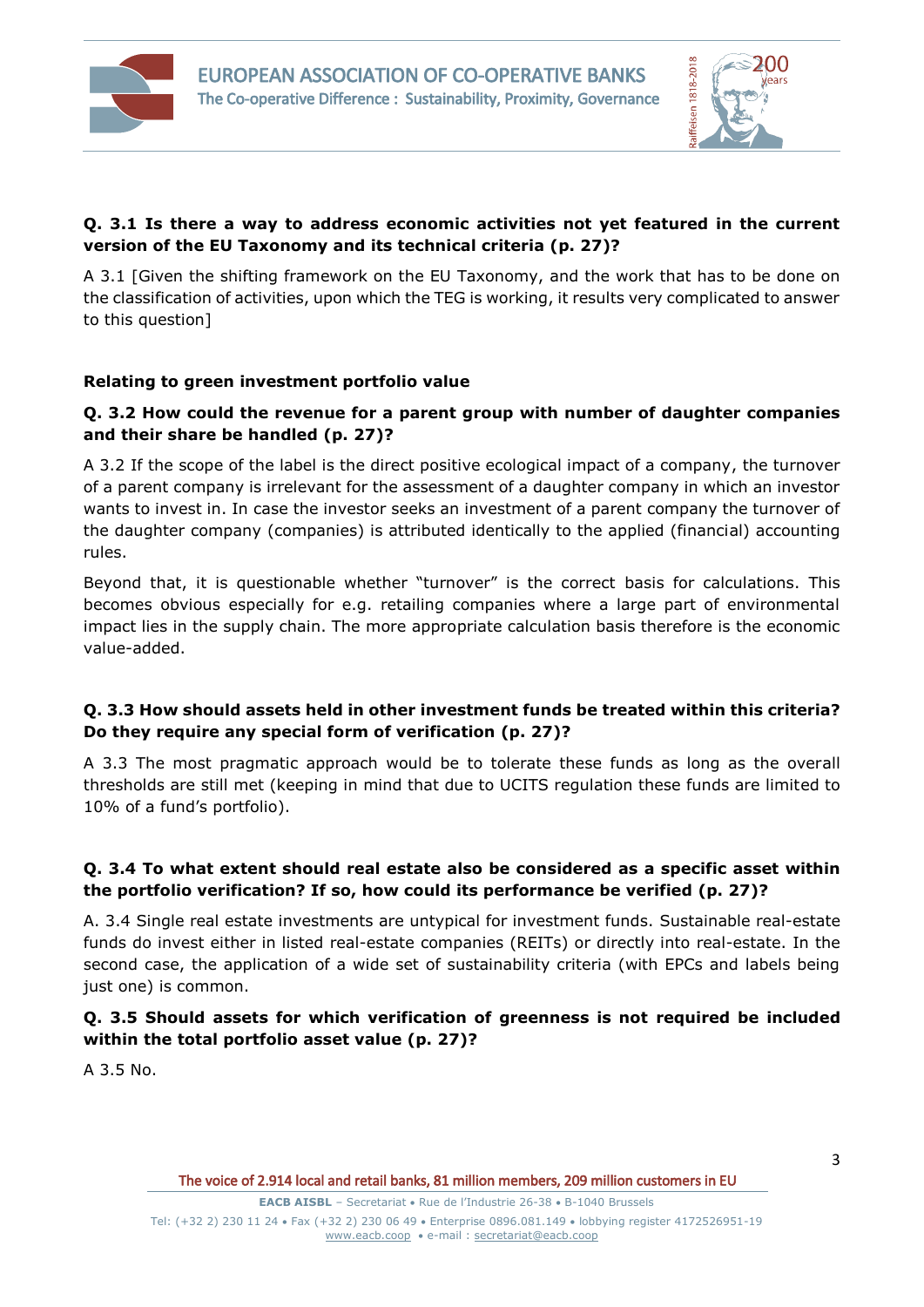



## **Q. 3.6 Should any type of criteria on trading practices and/or use of funds be applied to derivatives and cash (p. 27)?**

A 3.6 No.

# **Q. 3.7 Does the assessment and verification require any specific parts to be tailored to**

#### **individual products within the scope (p. 27)?**

A 3.7 The assessment depends upon the asset class. Otherwise: no.

#### **EXCLUSIONS**

**Q. 3.8 Do you think the proposed environmental exclusions should be expanded to include more economic activities (p. 36)?**

#### **Q. 3.9 Do you think the partial exclusions threshold should apply to each company's**

**activities or to the portfolio as a whole? If it should apply at portfolio level, should it**

**be set differently for specific sectors (p. 36)?**

#### **CRITERIA AREA: SOCIAL AND ETHICAL ASPECTS**

## **Q. 3.10 Do you think the proposed exclusions list on the basis of social & ethical aspects should be enriched with more activities (p. 41)?**

A 3.10 No. As a comment to the ones proposed:

- For sovereign bonds the **possession** (and not the use) of controversial weapons should be the exclusion criterion. The exclusion criterion could also focus on the signing of important conventions like the Ottawa convention (Convention on the prohibition of the use, stockpiling, production and transfer of anti-personnel mines and their destruction) or the Oslo convention (Convention on Cluster Munitions)
- Non ratification of international conventions on social and ethical matters e.g. ILO conventions: This is too generic as there are many conventions and not all have the same impact/importance. A well defined list of necessary conventions would be better.
- The 50 points threshold for corruption is arbitrary. First, the typically used index is a corruption **perceptions** index. Perception does not necessarily reflect the real situation. (s. Nicholas Charron: Do corruption measures have a perception problem? In: European Political Science Review. 8, Nr. 1, 2016, S. 147–171.) Secondly, it is not clear why there is the cut at 50.

#### **Q. 3.11 Do you think it may be appropriate to also exclude poor corporate management practices and/or poor human capital development? If yes, how it will be possible to verify such exclusions (p. 41)?**

The voice of 2.914 local and retail banks, 81 million members, 209 million customers in EU